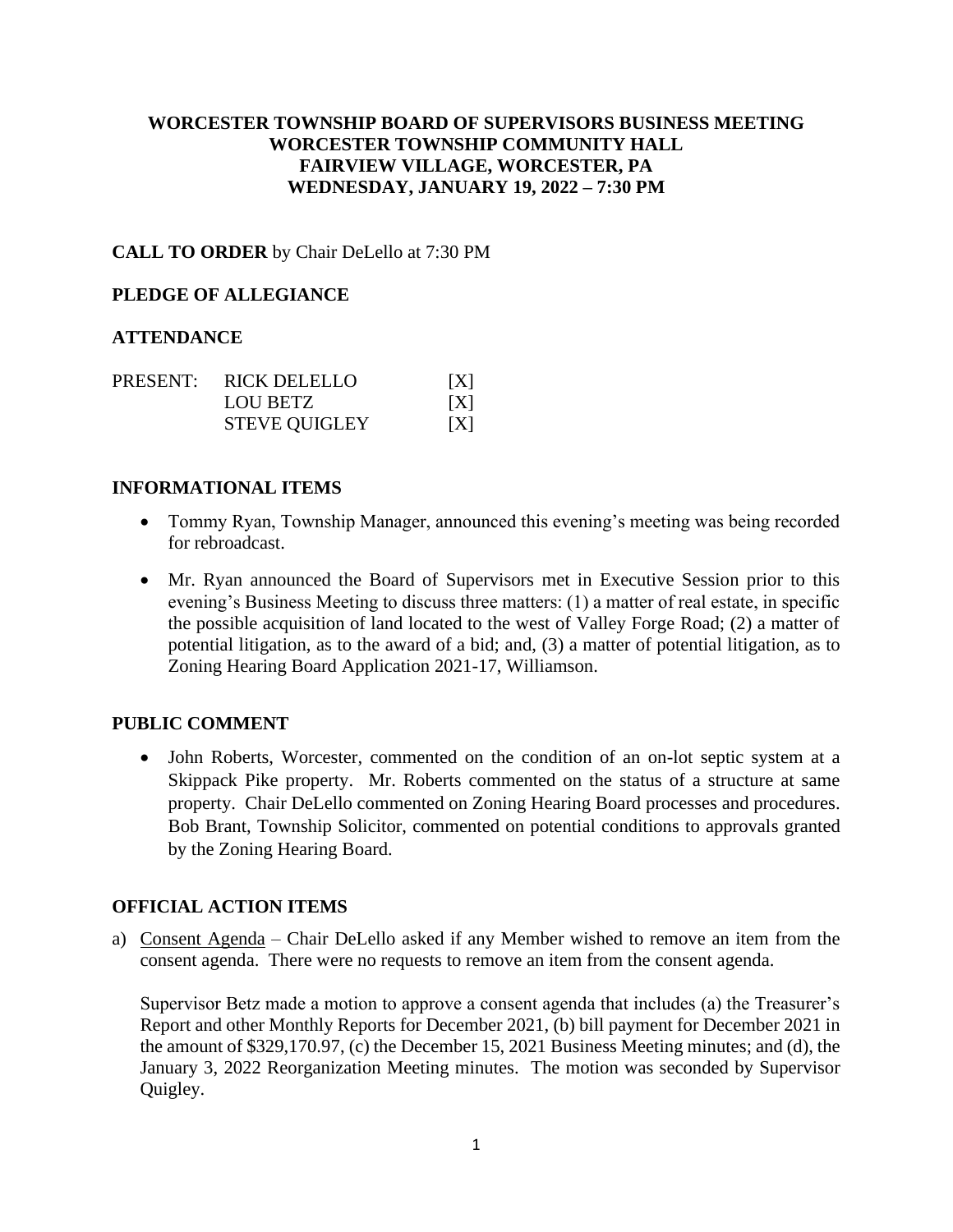There was no public comment.

By unanimous vote the Board adopted the motion to approve.

b) waiver – Joe Nolan, Township Engineer, provided an overview of proposed recreational amenities to be installed at Meadowood, Skippack Pike, in specific a putting green and a croquet court. Mr. Nolan noted the Applicant, Meadowood Senior Living, will comply with all stormwater and permitting requirements.

Supervisor Betz made a motion to grant a waiver of land development to Meadowood Senior Living, as to the installation of recreational amenities, in specific a putting green and a croquet court. The motion was seconded by Supervisor Quigley.

There was no public comment.

By unanimous vote the Board adopted the motion to approve.

c) waiver – Mr. Nolan provided an overview of a proposed enclosed entryway and porte cochere at the Central Schwenkfelder Church, Valley Forge Road.

Supervisor Betz made a motion to grant a waiver of land development to the Central Schwenkfelder Church, as to the installation of an enclosed entryway and a porte cochere. The motion was seconded by Supervisor Quigley.

There was no public comment.

By unanimous vote the Board adopted the motion to approve.

d) Resolution 2022-07 – Mr. Ryan provided an overview of an agreement to permit Township access to the Pennsylvania Department of Transportation contract and permitting systems.

Supervisor Betz made a motion to approve Resolution 2022-07, to authorize execution of an agreement for electronic access to Pennsylvania Department of Transportation contract and permitting systems. The motion was seconded by Supervisor Quigley.

There was no public comment.

By unanimous vote the Board adopted the motion to approve.

e) Resolution 2022-08 – Supervisor Betz made a motion to approve Resolution 2022-08, to appoint Jennifer Taylor as Alternate Member to the Worcester Township Planning Commission. The motion was seconded by Supervisor Quigley.

There was no public comment.

By unanimous vote the Board adopted the motion to approve.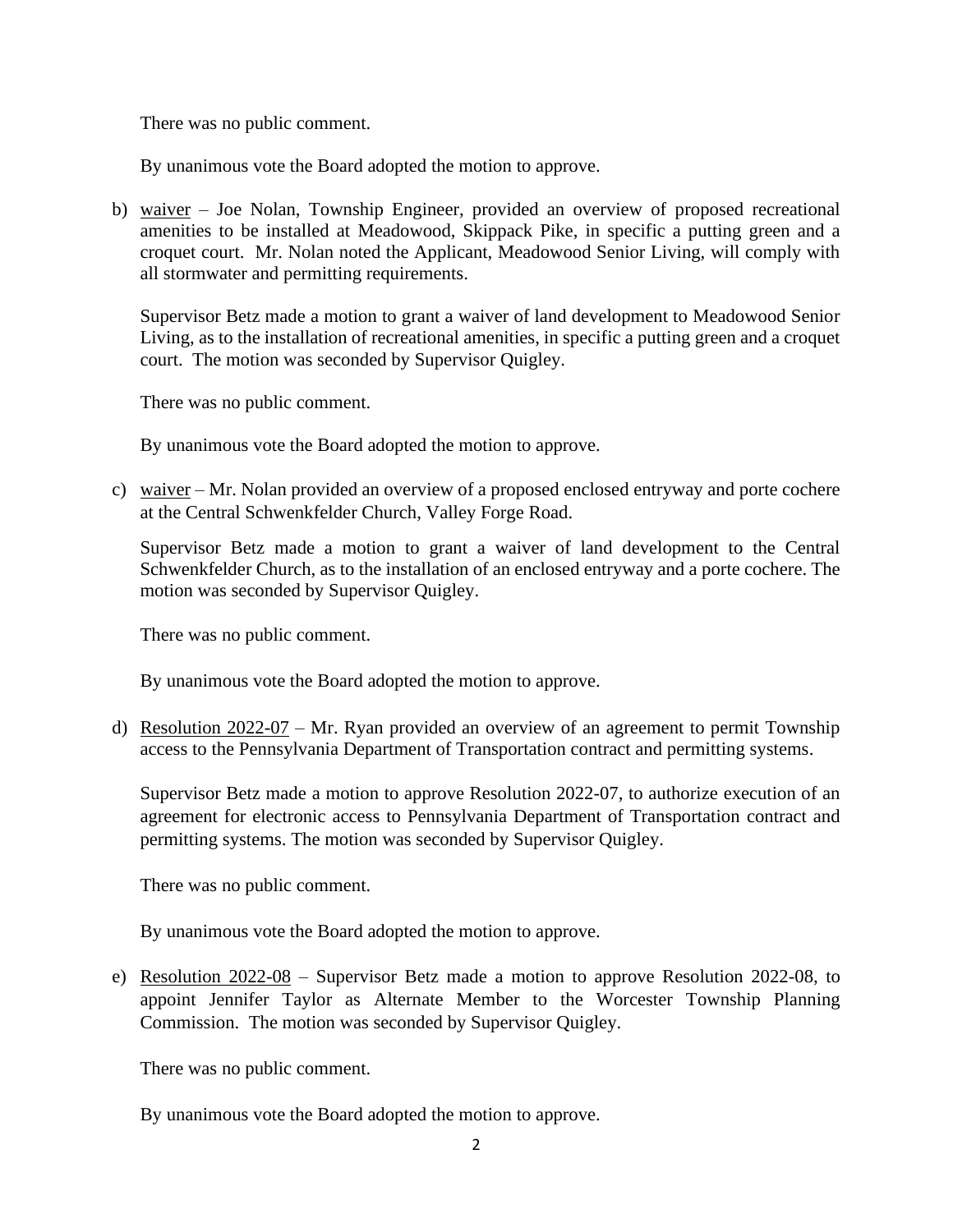f) bid award – Mr. Nolan provided an overview on bids received for the Northeast Extension Sound Barrier Project.

Supervisor Betz made a motion to award a bid for the Northeast Extension Sound Barrier Project to J.P.S. Construction Company, Inc., Glenside, the lowest responsive and responsible bidder, in the amount of \$699,000.00. The motion was seconded by Supervisor Quigley.

There was no public comment.

By unanimous vote the Board adopted the motion to approve.

g) motion – Supervisor Betz made a motion to authorize the Township Solicitor to participate in Zoning Hearing Board Application 21-17, Williamson. The motion was seconded by Supervisor Quigley.

There was no public comment.

By unanimous vote the Board adopted the motion to approve.

h) motion – Mr. Ryan provided an overview of State Law that permits the Township to enact certain tax relief to qualifying volunteers of the Worcester Volunteer Fire Department.

Supervisor Betz made a motion to certify qualified volunteers for the Act 172 Earned Income Tax Credit for 2021. The motion was seconded by Supervisor Quigley.

There was no public comment.

By unanimous vote the Board adopted the motion to approve.

## **OTHER BUSINESS**

• There was no other business discussed at this evening's Business Meeting.

## **PUBLIC COMMENT**

- Jeremy Quinn, Worcester, commented on the meeting agenda setting procedure, policy regarding municipal employee access to private property, a stormwater concern at his property. Chair DeLello commented on the number of Township-issued permits in 2021. There was discussion regarding an agenda item for a future Township meeting.
- Joe Pacholski, Worcester, commented on enforcement of a citation issued by the Township.
- Burt Hynes, Worcester, commented on Valley Forge Road Corridor Improvement Project plans.